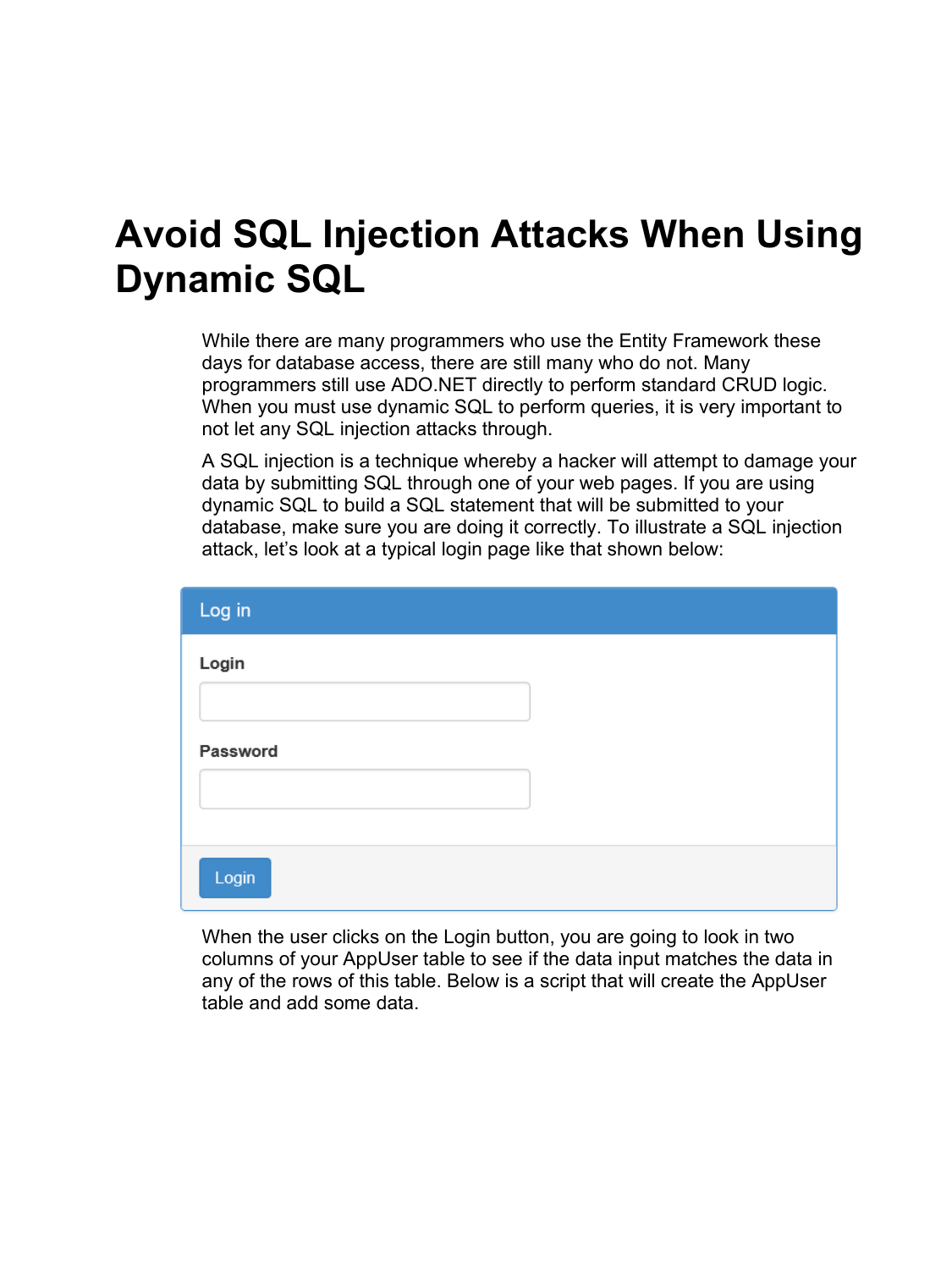```
CREATE TABLE AppUser
(
  Login char(16) not null primary key,
  Password varchar(20) not null
);
INSERT INTO AppUser values('PaulS', 'password');
INSERT INTO AppUser values('JohnK', 'password');
```
You can copy and paste the above SQL code into your database management system and create this table. To create the login screen, build a LoginViewModel class with two properties to bind to the two fields on the web page.

```
public class LoginViewModel
\mathbf{f} public string Login { get; set; }
 public string Password { get; set; }
}
```
After you have created the table and the LoginViewModel class, build the login page using Bootstrap classes.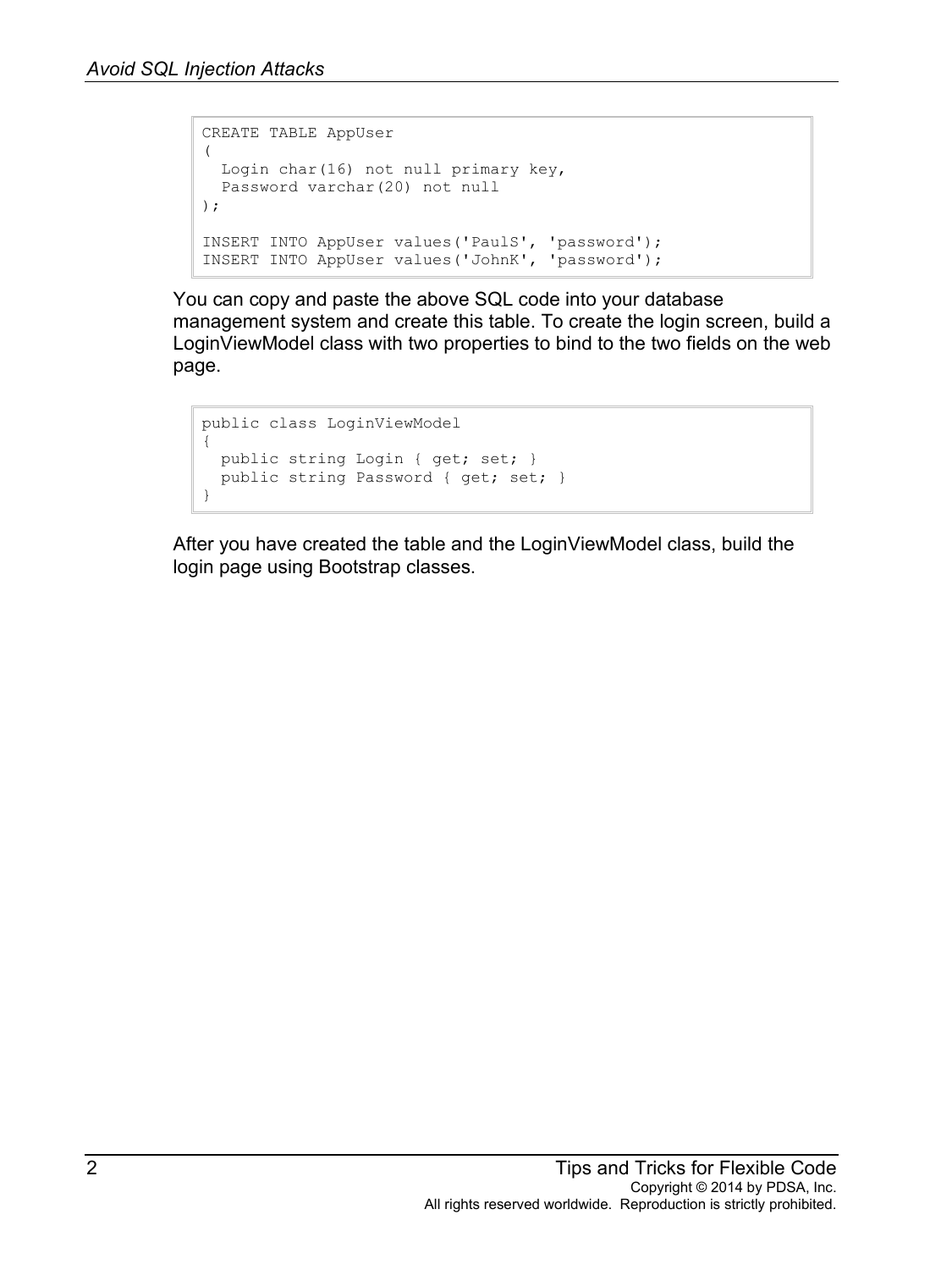```
@model DynamicSQLSample.LoginViewModel
@{
   ViewBag.Title = "Login Page";
}
@using (Html.BeginForm()) {
   <div class="row">
     <div class="col-xs-12 col-sm-6">
       <div class="panel panel-primary">
          <div class="panel-heading">
            <h3 class="panel-title">Log in</h3>
         \langle/div\rangle <div class="panel-body">
            <div class="form-group">
              @Html.LabelFor(m => m.Login)
              @Html.TextBoxFor(m => m.Login,
                   new { @class = "form-control" })
           \langle div>
            <div class="form-group">
              @Html.LabelFor(m => m.Password)
              @Html.TextBoxFor(m => m.Password, 
                new { @class = "form-control", 
                       type = "password" })
            </div>
         \langle div>
          <div class="panel-footer">
            <button type="submit" class="btn btn-primary">
              Login
            </button>
         \langle/div\rangle\langle/div\rangle\langle div>
  \langle div>
}
```
# **Add Login Method**

Now that you have the page created and the view model, add a Login() method to the LoginViewModel class.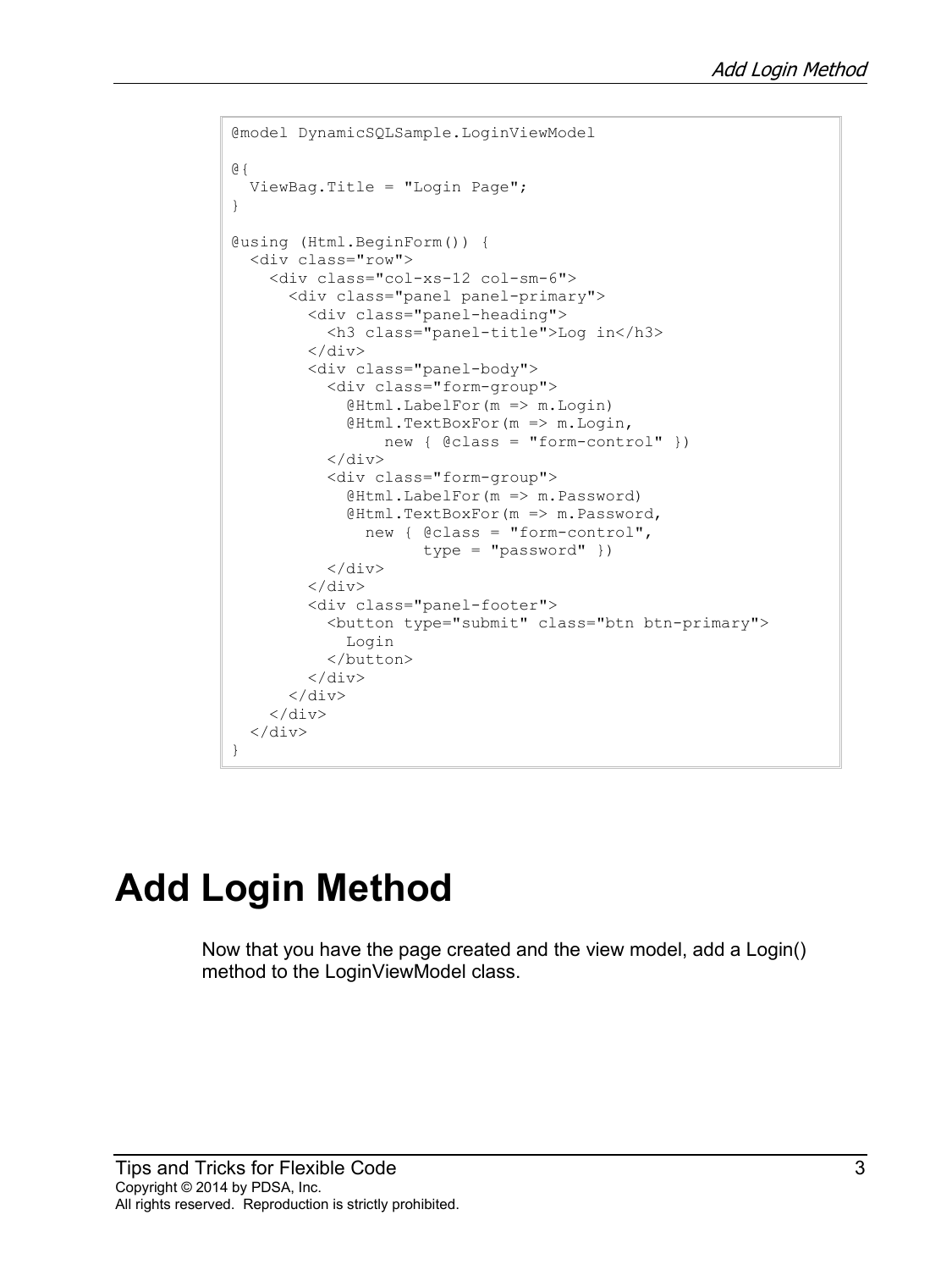```
public bool Login()
{
  bool ret = false;
  string sql = string.Empty;
  string conn = string.Empty;
 int rows = 0; SqlCommand cmd = null;
 conn = @"Server=(LocalDB)\MSSQLLocalDB;";
  conn += 
@"AttachDbFilename=|DataDirectory|\LoginSample.mdf;";
 conn += "Integrated Security=True;";
  sql = "SELECT COUNT(*) As TotalRows FROM AppUser ";
 sql += "WHERE Login = '{0}' AND Password = '{1}'";
  sql = string.Format(sql, this.Login, this.Password);
  using (cmd = new SqlCommand(sql, new SqlConnection(conn))) {
    cmd.Connection.Open();
    rows = Convert.ToInt32(cmd.ExecuteScalar());
   ret = rows > 0;
   }
  return ret;
}
```
# **Create the Controller**

In the controller for your login page, write the Get and Post methods.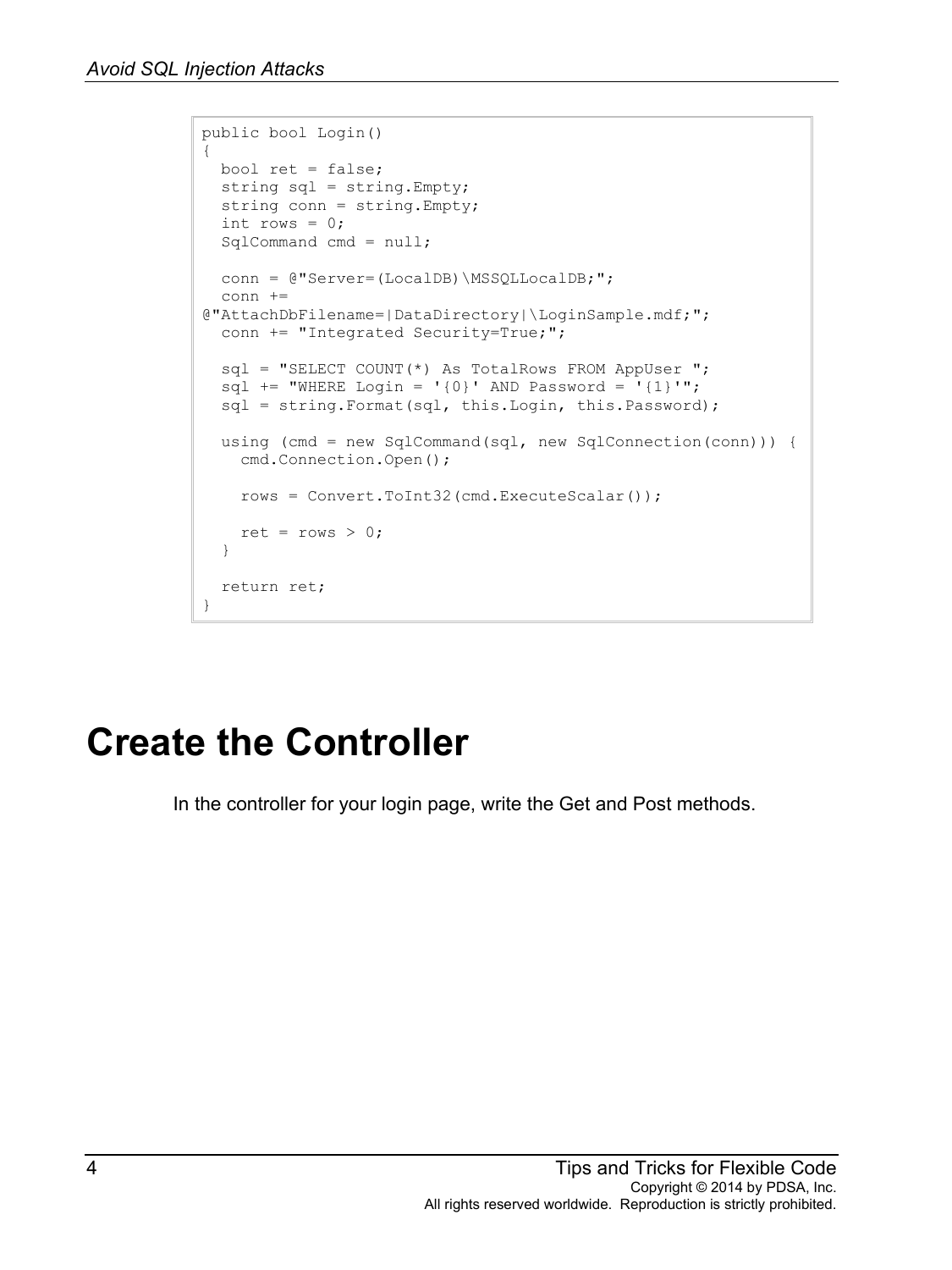```
public ActionResult Index()
{
 LoginViewModel vm = new LoginViewModel();
  return View(vm);
}
[HttpPost]
public ActionResult Index(LoginViewModel vm)
{
  vm.Login();
  // TODO: Do something after attempting login
  return View(vm);
}
```
Set a breakpoint in the Login() method, run the page and enter a valid login and password into the fields and click on the Login button. If you wrote the code correctly, you should see one row returned from the ExecuteScalar() method. While the above method works, let's learn how a hacker would take advantage of this web page to potentially damage your data. This does assume that the hacker has found out the name of the table you are using to store your data. But, if they find out, then they would enter the following text into your login field. They can just type any text into the password field.

```
'; DELETE FROM AppUser; --
```
The above string entered into your login field will create SQL that looks like the following:

```
SELECT Count(*) As TotalRows
FROM AppUser WHERE Login = '';
DELETE FROM AppUser; --' AND Password = ''
```
The first single quote entered by the hacker closes the beginning quote of the Login field. This makes the WHERE clause valid. The SQL parser will then consider this a valid SQL statement and execute it. The next statement is DELETE From AppUser; followed by two dashes. This tells the SQL parser to ignore the rest of the text. The net effect is you get zero rows returned, but all rows in the AppUser table have been deleted!